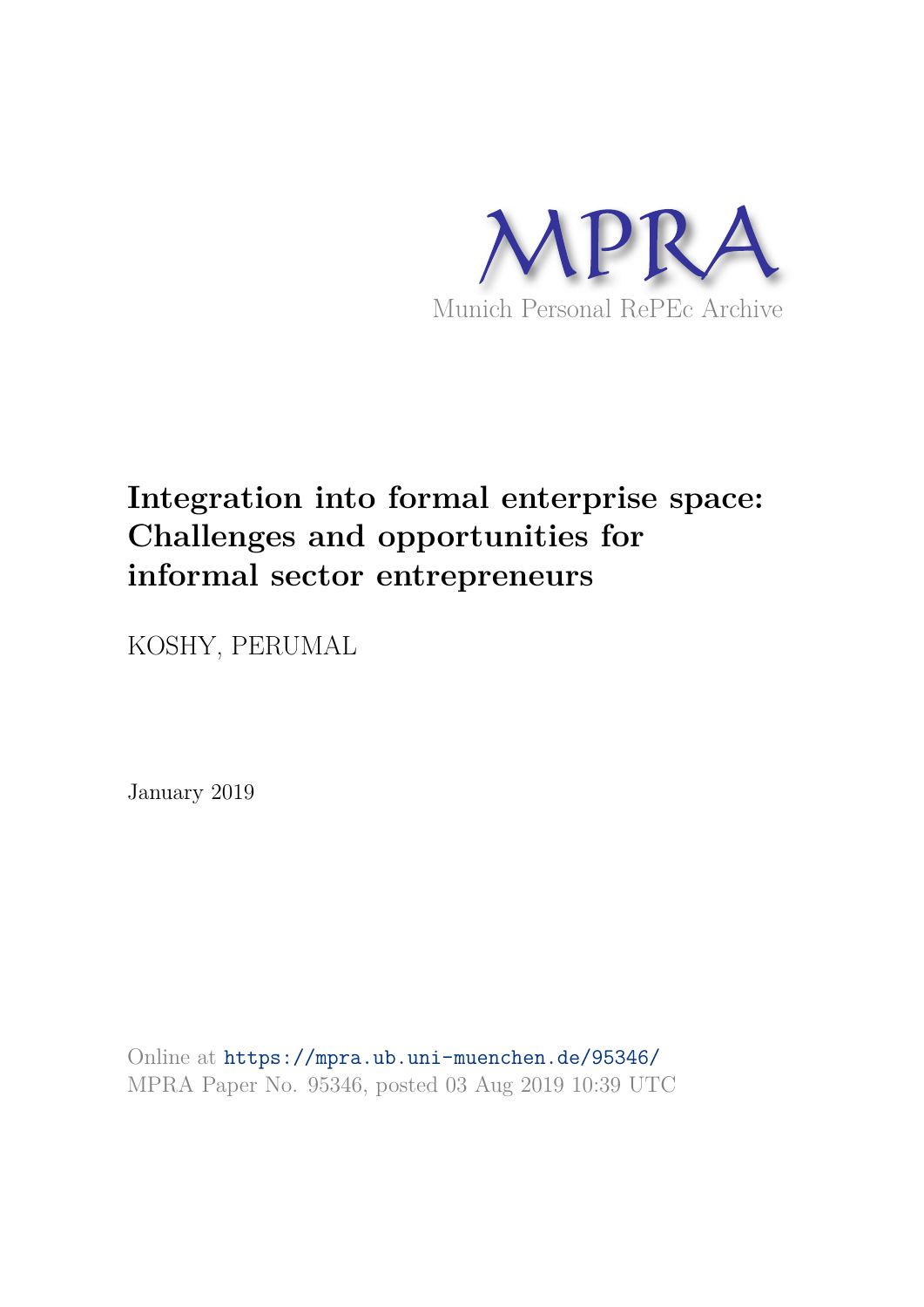*Integration into formal enterprise space: Challenges and opportunities for informal sector entrepreneurs*

January 2019

P. Koshy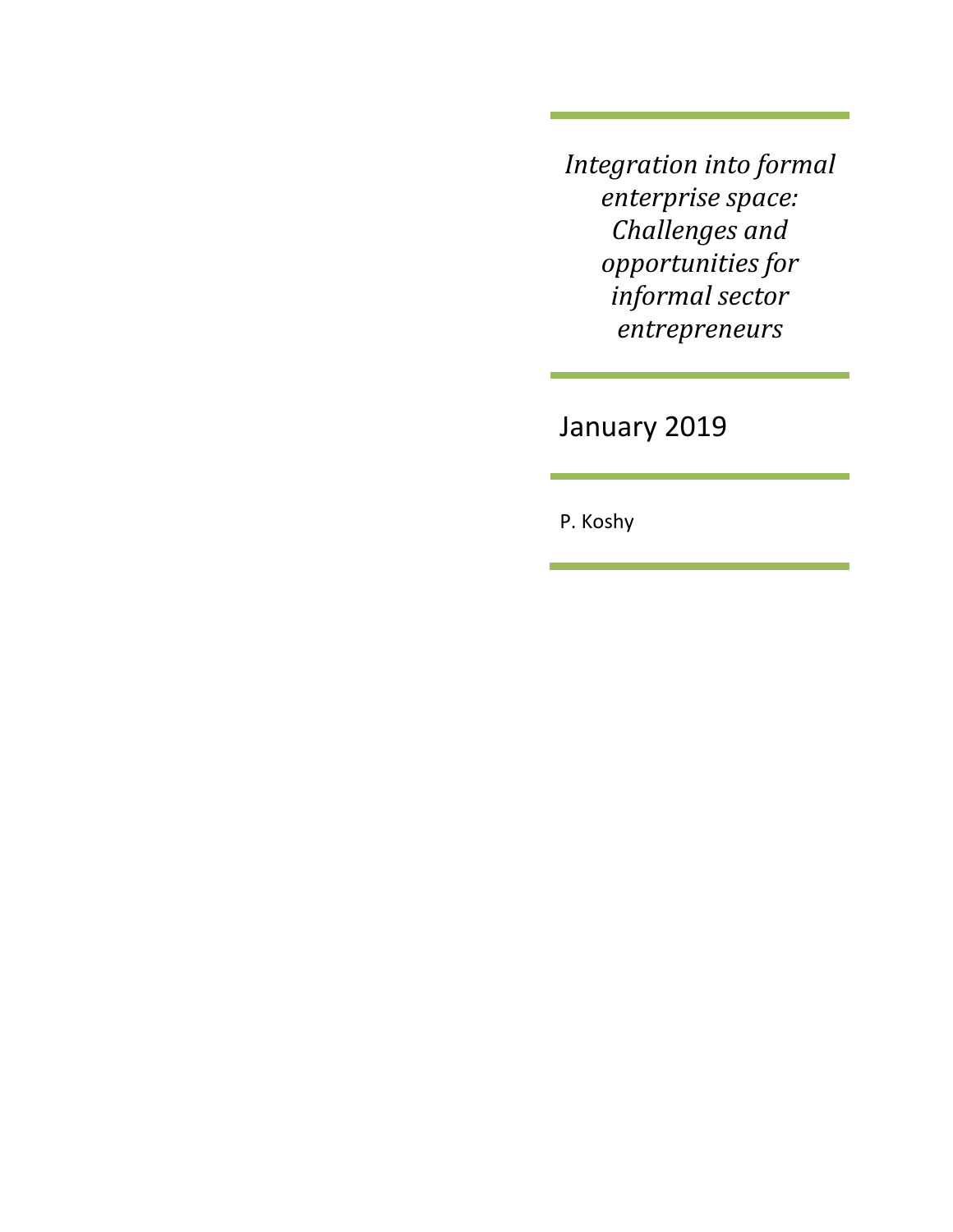# INTEGRATION INTO FORMAL ENTERPRISE SPACE: CHALLENGES AND OPPORTUNITIES FOR INFORMAL SECTOR ENTREPRENEURS

**P. Koshy** 

 **January 2019**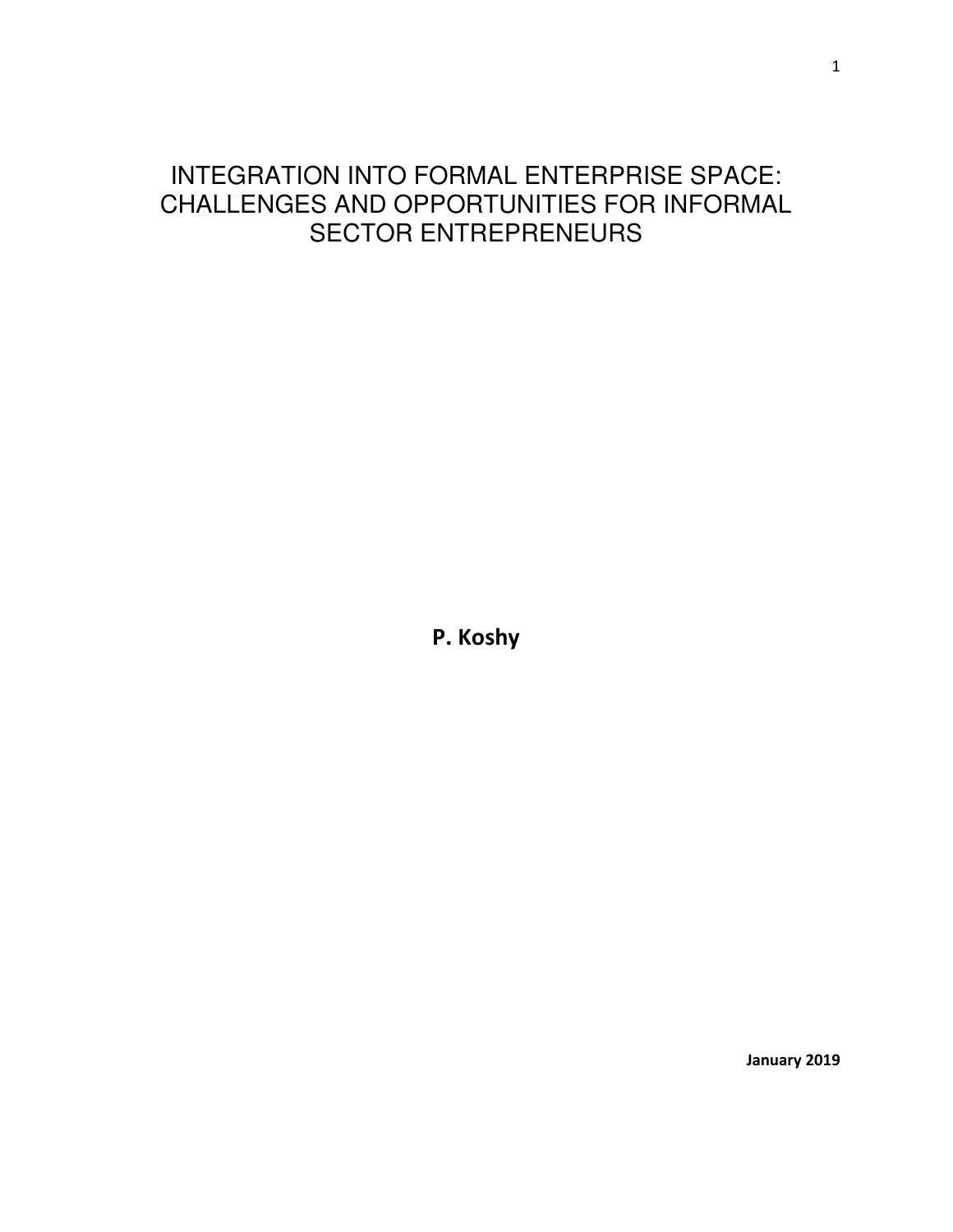### Integration into formal enterprise space: Challenges and opportunities for informal sector entrepreneurs

P. Koshy<sup>1</sup>

#### **Abstract**

A vast majority of micro and small enterprises (MSEs) operate in an informal enterprise space, functioning without the required legal and regulatory approvals, notwithstanding crucial role that they play in job creation, poverty alleviation, exports and regional economic development. Living in an informal enterprise space is a not a choice, but forced reality brought on by regulatory burdens, complex compliance structures and an inefficient and slow-moving government system.

 This article looks at the informal MSME sector in terms of the challenges and opportunities on its route to formalization. It highlights some of these important aspects, which facilitates the transition into a formal enterprise space. IT has provided inputs resulting from interactions with entrepreneurs, associations and NGOs working in the informal MSME space. The study was also supplemented by secondary source materials. Some of the sectors that have been evaluated are waste management and recycling, last mile public transport connectivity operators, handloom weavers, potters and street food vendors.

Keywords: Informal sector; Small Enterprises; institutions and reforms

JEL Classification: L 26; L 51; L 52 O 25

 $\overline{\phantom{0}}$ 

<sup>&</sup>lt;sup>1</sup> Sr. Economic Advisor, Institute for Enterprise Research and Development (IERD). Can be reached at [caushie@yahoo.com](mailto:caushie@yahoo.com)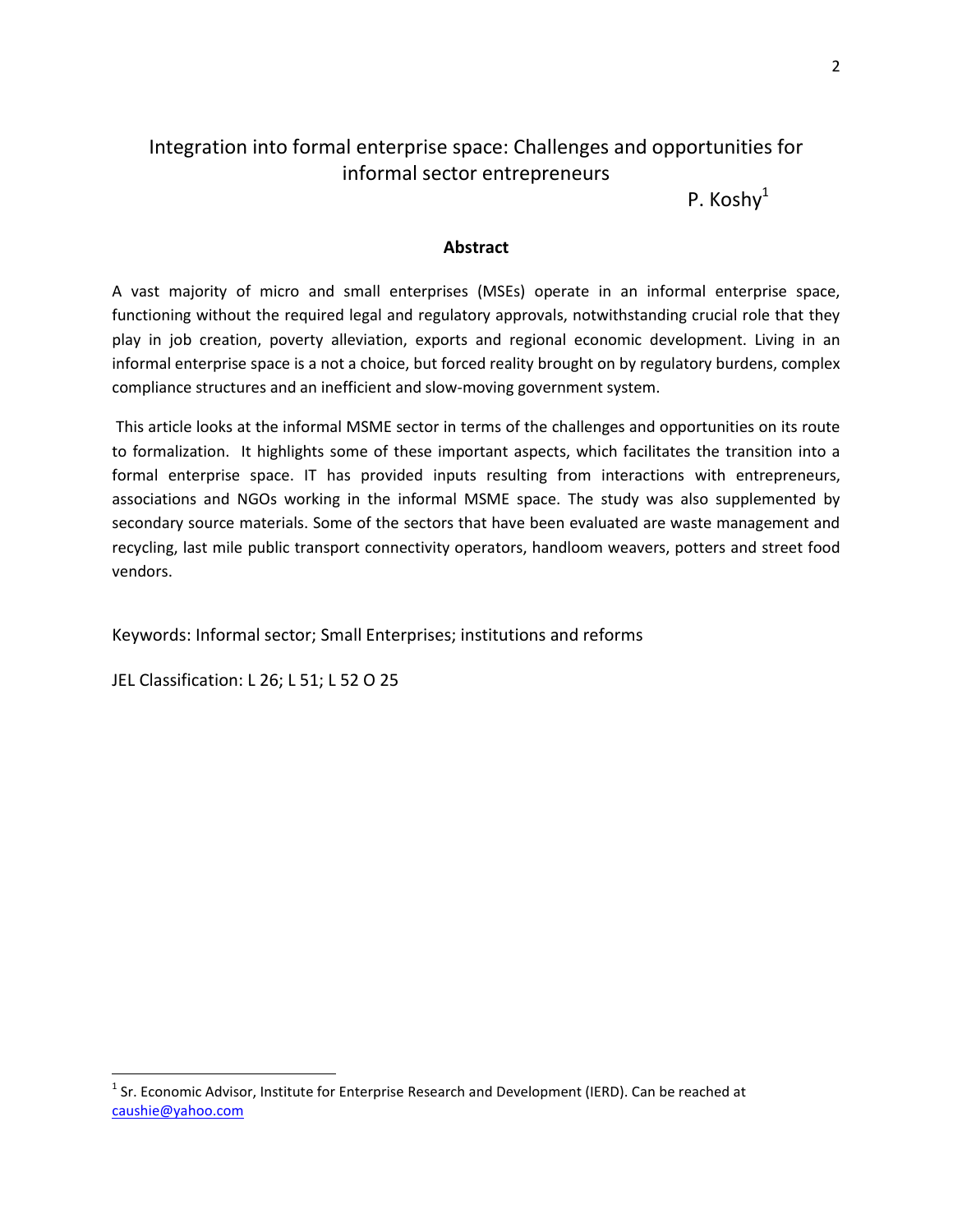## **Integration into formal enterprise space: Challenges and opportunities ahead for informal sector entrepreneurs**  P. Koshy\*

#### **Introduction**

A vast majority of micro and small enterprises (MSEs) operate in an informal enterprise space, functioning without the required legal and regulatory approvals, notwithstanding crucial role that they play in job creation, poverty alleviation, exports and regional economic development. Living in an informal enterprise space is a not a choice, but forced reality brought on by regulatory burdens, complex compliance structures and an inefficient and slow-moving government system.

The sector comprises all unincorporated private enterprises owned by individuals or households engaged in the sale and production of goods and services operated on a proprietary or partnership basis and with less than ten total workers. (Radhakrishna, 2012) These units typically operate at a low level of organization, with little or no division between labour and capital as factors of production and on a small scale. Labour relations are based mostly on casual employment, kinship or personal and social relations rather than contractual arrangements with formal agreements. (ILO, 1993) Inclusive growth can be achieved by facilitating their formalization along with economic growth, decent jobs, better working conditions, social protection and enhanced tax collection. (Economic Survey, 2015-16). Enterprise formalization is part of a sustainable development agenda. (UN, 2015)Transition to a formal enterprise space is also outlined in ILO Recommendation 204. (ILO, 2017

#### **Focus areas in transition agenda**

Formal enterprises stand a better chance of growth, exploiting market potential, reaching out to new markets, accessing finance and adopting technologies. Being in the formal space gives them a significant advantage as they receive access to government schemes, subsidies, incentives, technology upgradation support and finance, including collateral free loans. Legally incorporated and registered entities can operate fearlessly without harassment from the law enforcement agencies. The opportunity that it opens for them to participate in public biddings is yet another aspect.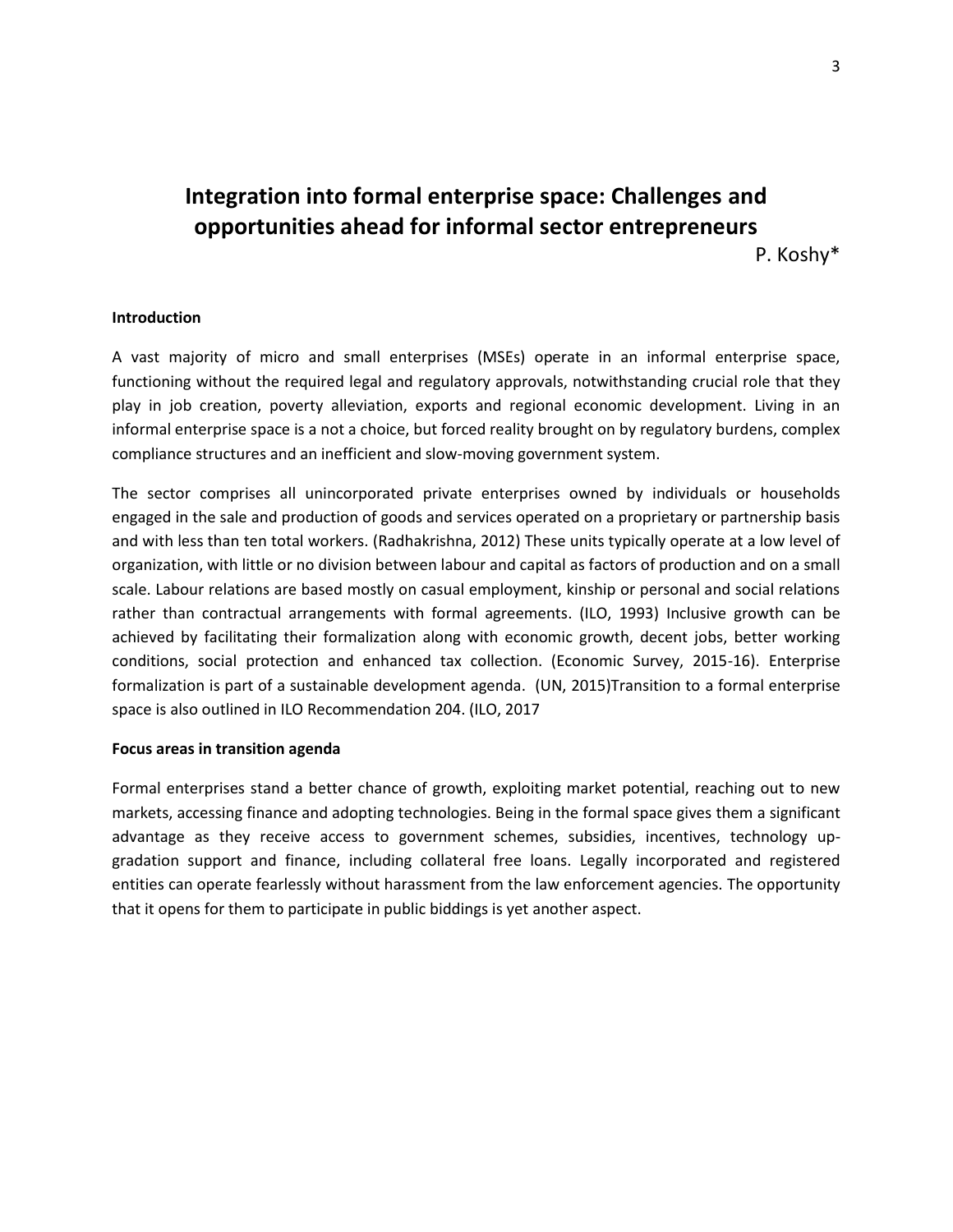#### *Features of Informal enterprises*



#### **Reform areas in enterprise ecosystem and regulatory framework**

There are a number of challenges that informal SMEs have to overcome and address before becoming part of a formal enterprise space. Registration, acquiring legal status, bank accounts, local government permissions are all pertinent aspects. Various inputs used in manufacturing, skills and certifications and educational levels of the workers, work conditions and standards, if child or bonded labour involved in the manufacturing, or any instance of human rights violations, technology, managerial and accounting practices are all other issues involved in the transition.<sup>1</sup>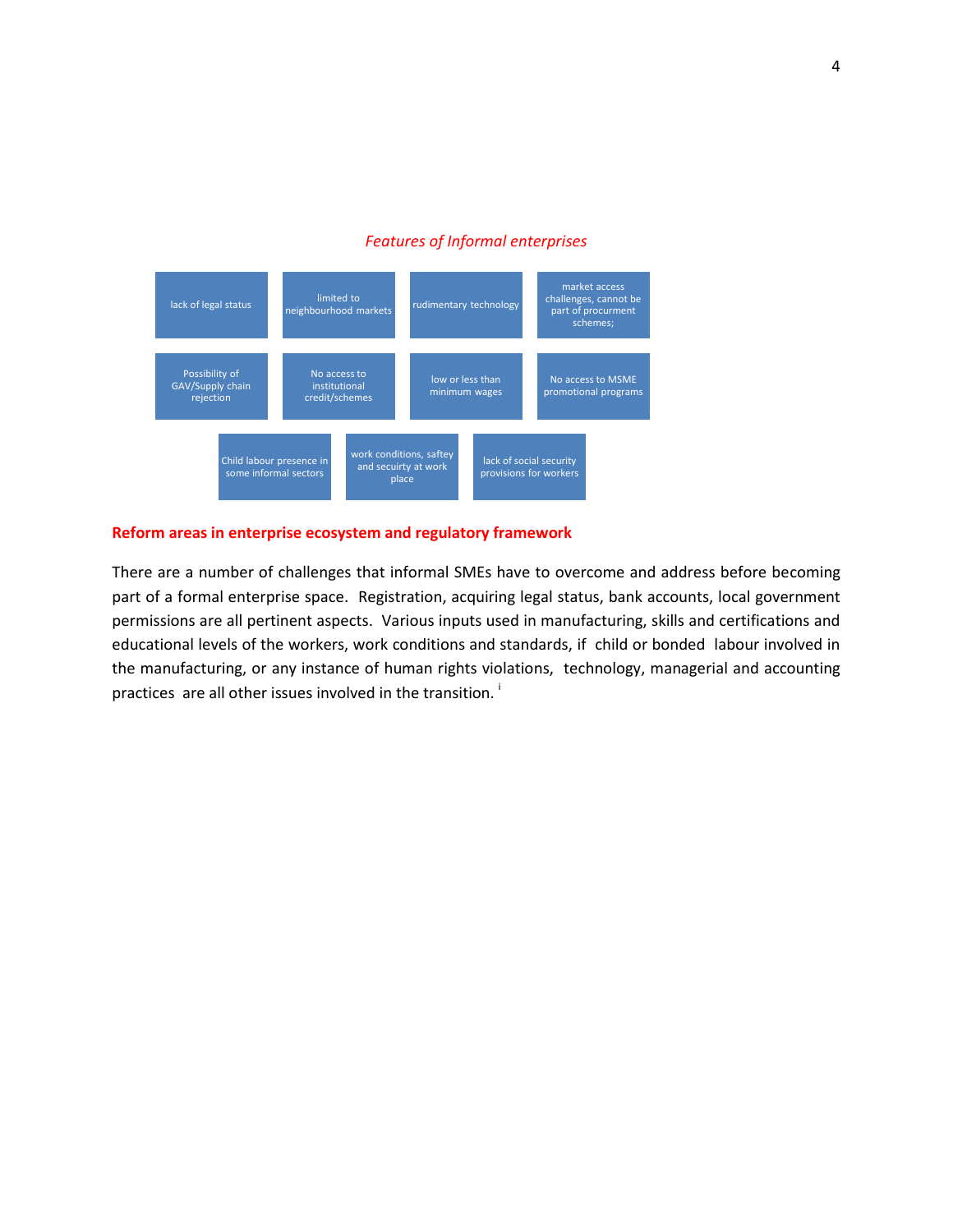

*Reforming business laws: Scrapping of unwanted and archaic rules and procedures*: Doing away with archaic rules and reforming business laws are important aspects in the transition agenda. In the United States, to launch a sole proprietorship only requires a tax identification number from the Internal Revenue Service. Whereas in most cases, SMEs must have a formal legal status to operate and enter into contracts. Cumbersome, unclear, or unpredictable incorporation and registration requirements are often a key cause of informality. (Ramos, 2016) High compliance burden and inefficiencies act as a disincentive for entrepreneurs to be part of a formal system. (Koshy P. , 2018) This could make their products and services too expensive. (Rajagopalan, 2018)

*MSE friendly taxation system*: Tax policies ideally have to act as an effective tool in the hands of the governments to support MSE sector. It can certainly contribute in dissuading MSEs from continuing their operations. Designing the tax system with simple procedures keeping in mind the needs of the sector is of vital importance in the process of transition from informal to formal enterprise space. It could create a friendly business climate. (OECD, 2015; Abdul-Jabbar, 2008; European Commission, 2007)However, the case is different and tax departments are seen as the most unfriendly, corrupt and scary part of the system.

Enhanced productivity, skill development, education and training: Many of the informal and micro enterprise face real threat of extinction due to competition and global market realities. Helping them realize the threat scenario itself would be a starting point towards formalization and educational outreach. (Koshy P., 2012)They are happy to remain in the prevailing status and are not eager to adopt technology, learn new skills and upgrade or expand to new areas. Some of the basic skill sets and training needs are accounting, marketing & sales, customer relationship, GST compliance awareness, and sector specific training and skill enhancement. Skill, training and networks to address the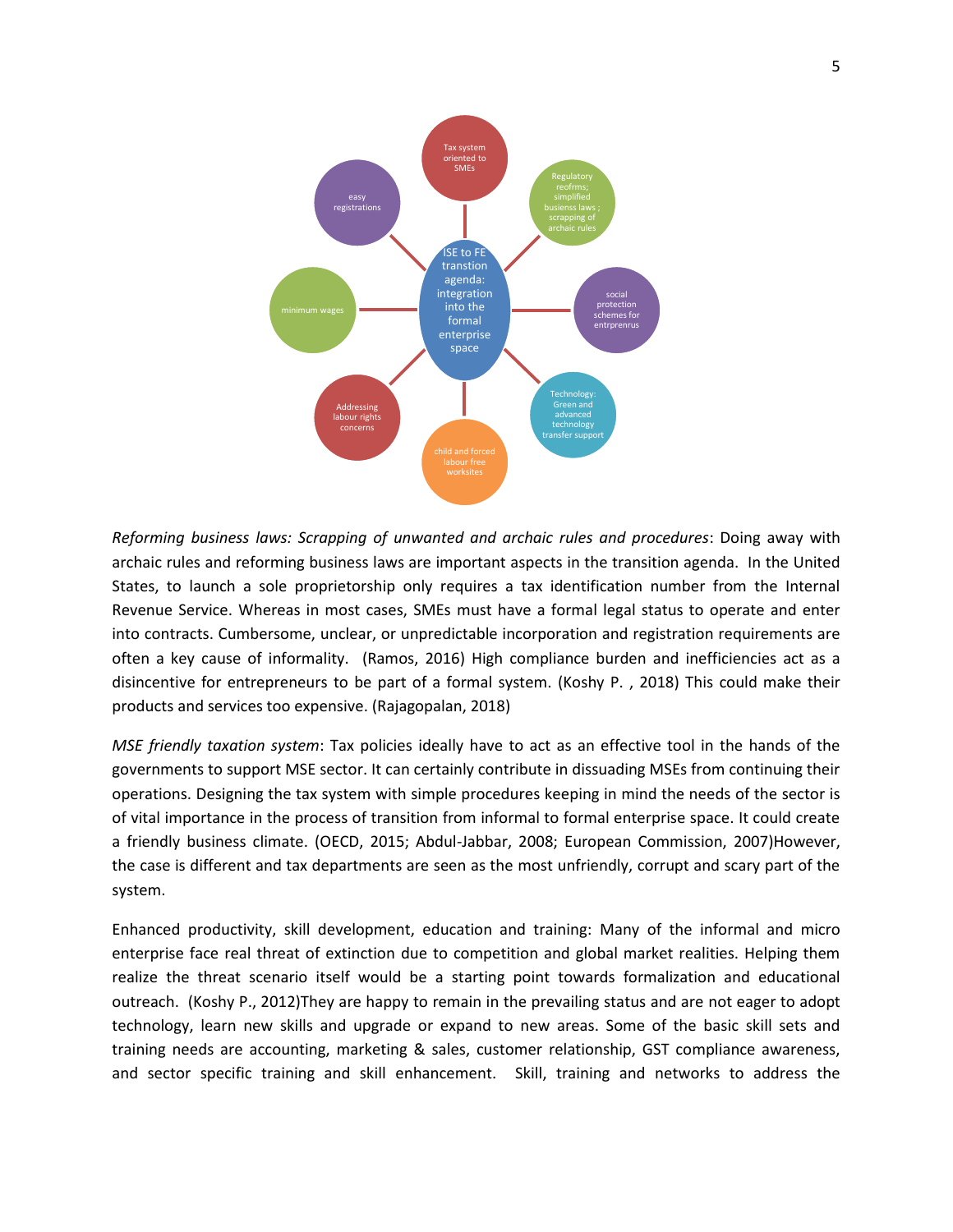educational needs of the sector have to be an integral part of the formalization strategy and the eco system.

*Addressing social and environmental concerns:* The sector is characterized by lack of social security, less than the minimum wages and poor occupational safety and security provisions are some other concerns. Child labour and poor labour standards that violate human rights are also issues in some of the informal sectors, for instance brick klins, carpet making, textiles, garments, some agro based industries.<sup>ii</sup> (SOMO, 2014; ILO, 2007)As per NSSO survey 2009-10, there are 4.9 million child workers estimated to be involved by different productive activities (PIB, Ministry of Labour, 2012) iii Poverty, malnutrition and spread of TB also prevalent commonly in many sectors<sup>iv</sup>. If MSEs have to sustain themselves as partners in the global value chain, responsible business issues cannot be ignored, particularly aspects like child & forced labour, safety at work, decent wages and green enterprise practices, as consumers world over are increasingly aware and demanding that the products that they consume are not an end product of unethical enterprise practices. (EC, 2013) They insist that global value chains abide by the principles of sustainability, values & labour rights at enterprise level and adhere to green enterprise practices. $V$ <sup>i</sup> (EU Parliament, 2018)

| <b>Indicator</b>                                                                     | Reforms/improvement needed                                                                                                                                                                        | <b>Action required</b>                                                                                         |                                                                                                   |
|--------------------------------------------------------------------------------------|---------------------------------------------------------------------------------------------------------------------------------------------------------------------------------------------------|----------------------------------------------------------------------------------------------------------------|---------------------------------------------------------------------------------------------------|
| Legal status                                                                         | Legal registration/license to<br>operate/permits                                                                                                                                                  | <b>Informal</b><br>No registration or legal<br>status                                                          | Formal<br>Registered and operate with<br>licenses, permits after fulfilling<br>legal requirements |
| <b>Taxation</b>                                                                      | <b>Tax registration/file tax</b><br>returns/obligation to pay taxes                                                                                                                               |                                                                                                                |                                                                                                   |
| <b>Technology</b>                                                                    | <b>Transition to formal enterprise space</b><br>involves                                                                                                                                          | Advanced technology adoption<br>$\bullet$<br>Green technology option and their adoption<br><b>ICT</b> adoption |                                                                                                   |
| Labor                                                                                | Improvements in labor status required                                                                                                                                                             | Enterprise workspace to be free of:<br>Child labor<br><b>Forced labor</b><br>Better work conditions            |                                                                                                   |
| <b>Access to finance and</b><br>banking services                                     | Facilitating access to financial services, credit and banking services<br>Supporting entrepreneurs even after given a loan;<br>technical advice in marketing, technologies and any other guidance |                                                                                                                |                                                                                                   |
| <b>Market access</b><br>Government contracts,<br>procurement by the gov.<br>agencies | Local and neighborhood markets and limited market<br>Global market reach out potential<br>customers                                                                                               |                                                                                                                |                                                                                                   |
| <b>Enhanced procurement</b><br>by Global Value Chains                                | <b>INTEGRATING SMES INTO GLOBAL VALUE CHAINS</b><br>Addressing labour standards<br>Address Child labor, Forced labor<br>Green technology                                                          |                                                                                                                |                                                                                                   |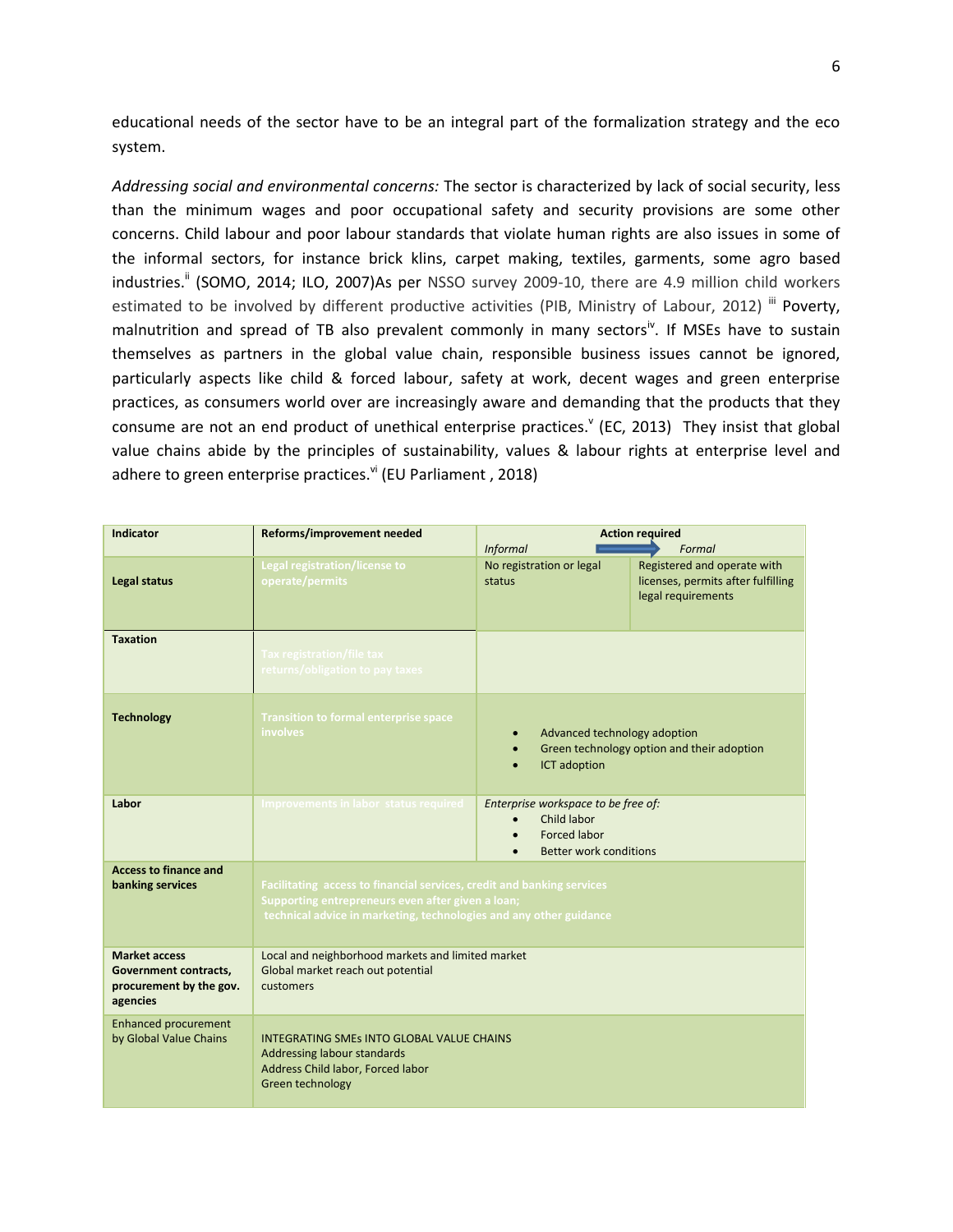#### **Select case studies of informal sector enterprises**

Each of the sectors has their special characteristics and challenges vary. Some of the sectors are operating side by side with formal and whereas some sectors have no legal sanctity. In the following section some of the cases of informal sector are explored, based upon interactions with entrepreneurs, associations such as Federation of Cycle Rickhshaw Pullers Associations (FoRPA), All India Kabadi Mazdur Mahasnangh( AIKMM), potters and street vendors organizations as well as weaver communities and supporting NGOs.

**Handloom sector:** Handloom weavers are mainly from the weaker sections of the society. They make clothes for household needs. The informal nature of the enterprises cause a decline in the number of active units. Low productivity, low income, low wages, lack of social protection are other issues. According to New Culture Society working in Sambalpur district of Orissa, "weavers who are outside the purview of a co-operative don't get support. Lack of direct market access, traders and exporters taking away the benefits of the hard work of the real weavers are some other issues. "Due to informal nature of handloom units, there is no direct loan to weavers. Look alike and similar designs from large textile sector are bringing down the cost of original weaver made products. though technology to reduce labor contribution is available, those technologies are not reaching the weavers . Handloom industry needs critical support and handholding to help them to move towards formalization" says Kishore Chattaria of the NGO New Culture Society.

**Potters**: Primarily a rural, disorganized sector,operates without any application of modern day technical support. The ability to respond to the market demand is limited. It has been estimated that over 40 lakhs rural potters still work with the help of conventional pottery wheels. Of the 15 lakhs traditionally skilled potters, about 95% are involved in the work of conventional red local pottery.<sup>vii</sup> In addition, the products made in the village pottery are only sold locally,\ at the village weekly haat's level. According to Harpreet Ahulwalia, technology, better designs and responding to market demands are crucial.<sup>viii</sup>

*Cycle rickshaw pullers***:** Cycle rickshaw pullers are found in each and every city. According to FoRPA, there are around 15 million cycle rickshaw pullers in India  $.$ <sup>ix</sup> Formalization and modernization of the sector offers many opportunities. Better designs solar and e-rick technologies are beneficial. Issuance of identity card and ownership of rickshaws will benefit them.. "Currently most of the rickshaws are rented out. Health issues are a concern as cases of TB are many. The conversion of 'Rickshaw Heavers' in to 'E-Rickshaw Drivers' are taking shape swiftly. The number of electric rickshaws on Indian roads is about to reach four million, which includes a large number of unemployed youth in addition to rickshaw heavers. Increase in their average income, which earlier was around "INR 200 to 350", as pedal rickshaws and after shifting to electric rickshaws it goes upto "INR 600 to 900".

**Food sellers:** Bipin and Ratan, two boys, manage a small business that sells cooked meals, in an East Delhi suburb. They make an average profit of approximately INR 2,000 every day. They have no bank account and no registration with the municipality. They are earning good profit. There is potential for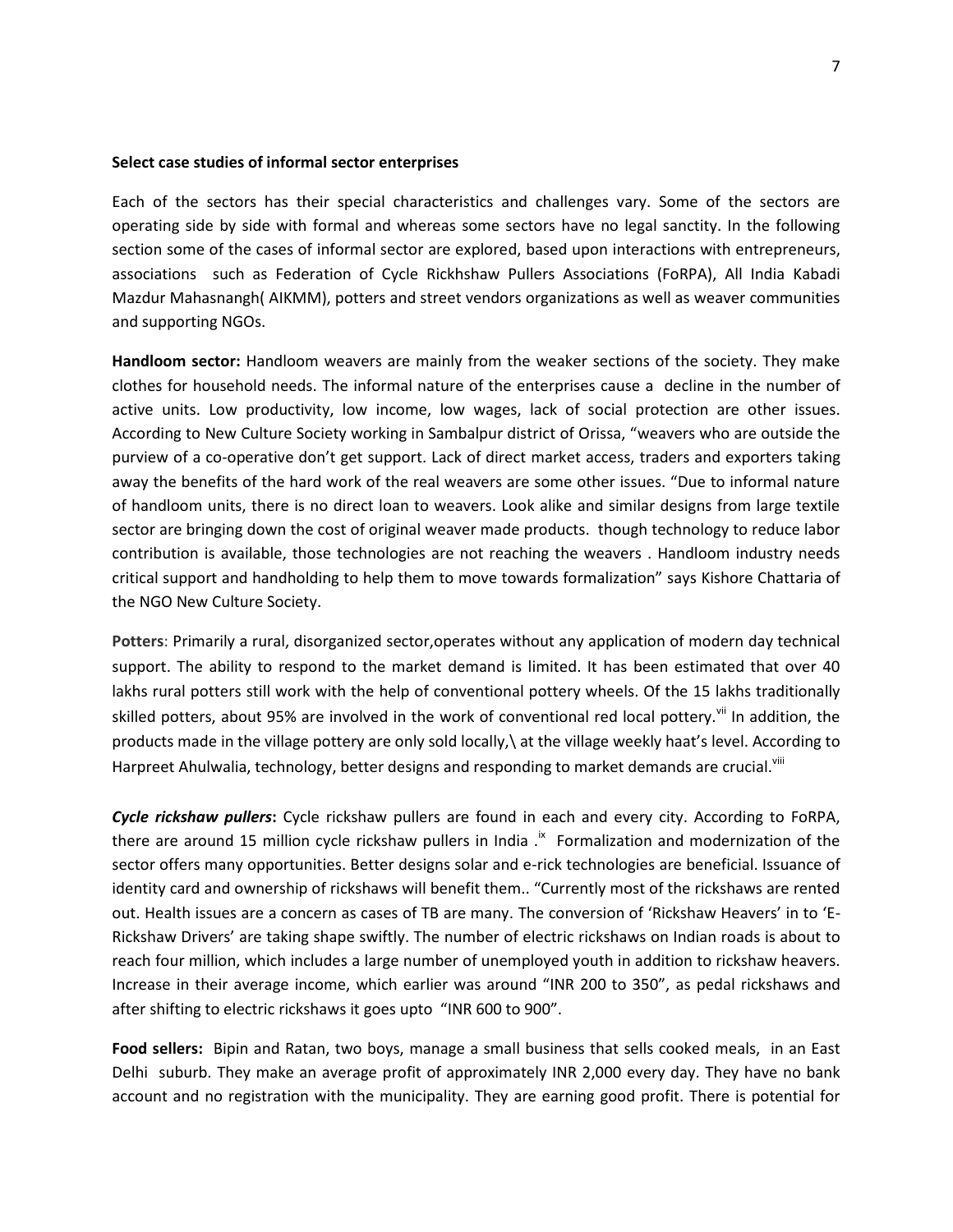further growth, expansion and diversification of their business. They can be saved from harassment law enforcement agencies, to the least with the legal status. There are several possibilities if they are in the formal sector.

**Handicrafts**: The Indian handicrafts industry is fragmented, with more than seven million regional artisans.. Metal ware, Wood ware Hand printed textiles, embroidered goods & Shawls, Carpets, Bamboo products are few of the select sectors. While its products have overseas markets, the artisans do not get much benefit from the exports and remain poor.

*Snake charmers* **as barefoot conservation educators** Snake charming is an age old activity for generating some livelihood.<sup>x</sup> However it is not legal anymore. Snake charmers are shifting to street vending, waste collection & scrap business, construction workers and domestic maids, says Kishore Chatter. They could be provided training in order to help them find alternative livelihood sources. There are suggestions from 'E*co conservation'* activists, that "employment of snake charmers as 'barefoot conservation educators" could be another solution as this will recognize their indigenous knowledge and protect their culture and also assist in the protection of thousands of snakes killed through ignorance by the common people. (Bahar Dutt, 2005)

**Waste workers/E-waste recyclers/Rag pickers:** Informal entrepreneurs dominate the waste management sector. According to AIKMM, an organization of waste entrepreneurs, millions of workers are involved in waste collection, sorting, recycling and selling material thrown away and they contribute in reducing carbon emission and save energy in handling the waste and support municipalities. They face harsh working conditions, low social status, have deplorable living conditions and very little government support. They are unrecognized in legislation and criminalized by the administrations, according AIKMM.. They are not part of the public solid waste management systems and are socially invisible and seldom reported in official statistics. Electronic waste, which is hazardous, are treated by informal workers, and are vulnerable to health and environmental risks. Improving occupational safety and health, upgrading skills, better incomes and living conditions are critical.

*Attempt to formalization-* Harit Recyclers' Association (HRA), formed with the Informal Waste Entrepreneurs Association- AIKMM- is providing a formal platform, licenses and required legal basis for informal workers to operate legally. With the E-waste license to collect and recycle, members of HRA can operate formally. HRA has 17,000 informal waste collectors as members,in and around Delhi and can engage in electronic waste management work legally.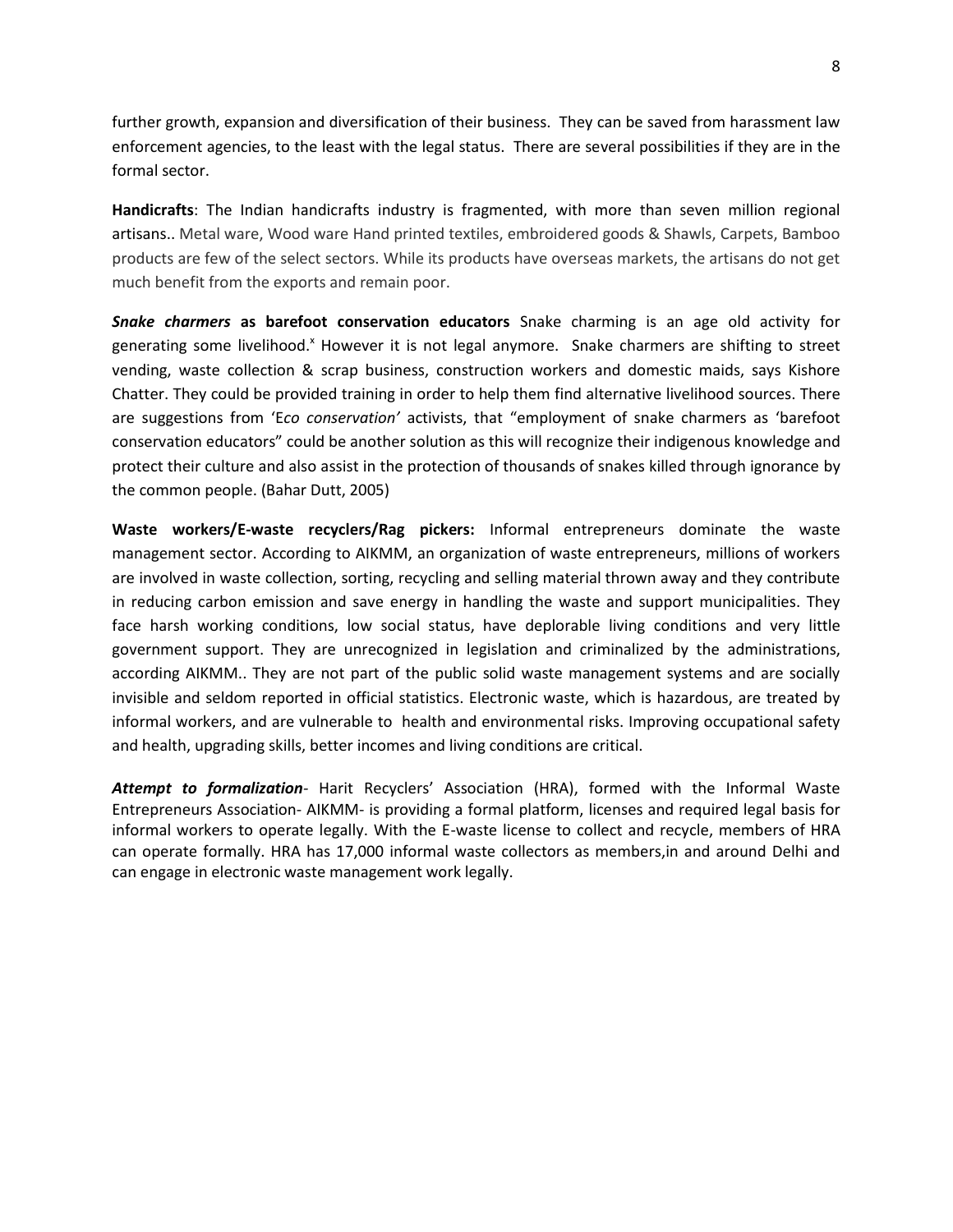#### **CASES OF Informal MSE sectors**

| Sector                                                                                                                                             | <b>Status</b>                                                                                                                                                                                                                                                                                                                                                                                                                                                                                                            | Suggestions/best practices                                                                                                                                                                                                                            |
|----------------------------------------------------------------------------------------------------------------------------------------------------|--------------------------------------------------------------------------------------------------------------------------------------------------------------------------------------------------------------------------------------------------------------------------------------------------------------------------------------------------------------------------------------------------------------------------------------------------------------------------------------------------------------------------|-------------------------------------------------------------------------------------------------------------------------------------------------------------------------------------------------------------------------------------------------------|
| <b>Street food sellers</b>                                                                                                                         | <b>Unregistered firms</b><br>$\bullet$<br>Contribution to domestic economy<br>$\bullet$<br>Limited education of the entrepreneur/s<br>$\bullet$<br>Most vendors do not cross the qualifying turnover of<br>$\bullet$<br>GST, which is INR 2 million p.a (there may be<br>exceptions)<br>Cash based transactions<br>$\bullet$<br>No bank account<br>$\bullet$<br>No dependency on financial institutions<br>$\bullet$                                                                                                     | FSSAI is registering them and providing<br>$\bullet$<br>training for food safety and standards.<br>States are in process of identifying and<br>formalizing them                                                                                       |
| <b>Handicrafts sector</b>                                                                                                                          | largest employment generators<br>$\bullet$<br>Most of the items come from informal rural and cottage<br>$\bullet$<br>industries and from traditional handicraftsmen<br>Middlemen gets the benefit<br>$\bullet$<br>Low wages and income for the real manufactures<br>$\bullet$<br>Aspects like child labor prevails in some sectors<br>$\bullet$<br>For many manufacturers/makers: NO DIRECT LOAN<br>$\bullet$<br>Finance still a problem so many operate as laborers of<br>$\bullet$<br>middlemen (kind of forced labor) | Market access and marketing support to<br>handicrafts units in villages/rural hubs<br>Improved access to finance<br>Trendy designs and training in to be made<br>available directly to the handicraftsmen                                             |
| <b>Handloom weavers</b><br>(Sambalpur Handloom<br>weavers: one of the largest<br>hub of handloom sarees)                                           | $\bullet$<br>Weaver communities skilled in this dominate the<br>manufacturing<br>Most of them have very little education<br>$\bullet$<br>No Direct market access<br>$\bullet$<br>Involvement of middlemen(traders/businessmen)<br>$\bullet$<br>NO DIRECT LOAN to weavers<br>$\bullet$<br>modern technology are available to reducing the labor<br>$\bullet$<br>hour and cost for weavers                                                                                                                                 |                                                                                                                                                                                                                                                       |
| <b>Snake charmers</b>                                                                                                                              | A traditional sector<br>$\bullet$<br>Snake charming activity and making snakes dance as the<br>$\bullet$<br>snake charmers play the flute in various street corners<br>Though illegal as per wild life conservation act, still<br>$\bullet$<br>prevails<br>Livelihood is in danger<br>$\bullet$                                                                                                                                                                                                                          | Alternative livelihood<br>$\bullet$<br>$\bullet$<br>Training and skill development in other<br>areas<br>$\bullet$<br>The employment of snake charmers as<br>'barefoot conservation educators' and<br>the recognition of their indigenous<br>knowledge |
| Informal waste recyclers (<br>E-Waste/plastic waste etc)<br>(Informal sector dominate<br>waste management sector<br>in India)                      | Primitive technology use<br>$\bullet$<br>Hazardous materials exposure<br>$\bullet$<br>Safety and security concern<br>No registrations, legal formalities<br>Unhealthy living conditions<br>child entrepreneurs getting exposed to hazardous<br>$\bullet$<br>conditions<br>Lack of education<br>$\bullet$<br>Cases of high rate of Tuberculosis among waste<br>entrepreneurs due to their constant exposure to<br>waste materials                                                                                         | Informal recyclers cooperatives<br>with a common license (Case of<br>Harit Recyclers association, New<br>Delhi)<br>Without compromising waste<br>$\bullet$<br>ownership to waste pickers<br>approach                                                  |
| Public transport: Last mile<br>connectivity providers<br>(Rickshaw operators, E-<br>rickshaws, E-rickshaws<br>providing services to<br>businesses) | Most entrepreneurs do not own their vehicles<br>$\bullet$<br>Due to lack of meters face challenges like uniform<br>$\bullet$<br>charges per km<br>Charges depend on bargaining capacity                                                                                                                                                                                                                                                                                                                                  | Metered rickshaws<br>Opening of bank accounts<br>Ensuring finance for buying<br>rickshaws                                                                                                                                                             |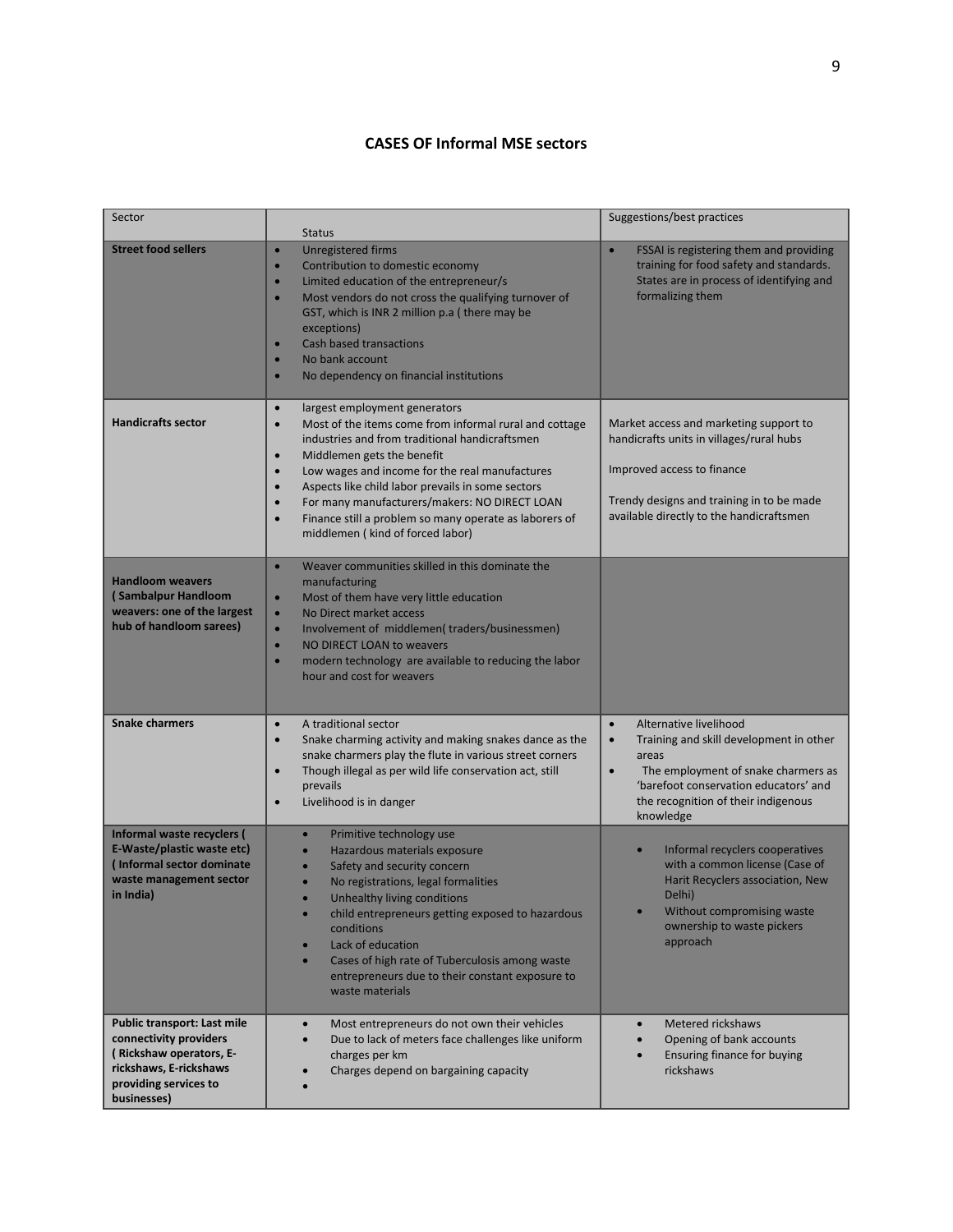#### **Obstacles in the route to formalization**

- Lack of awareness about the benefits of being in the formal sector
- Many entrepreneurs are illiterates
- Digital literacy is yet another aspect critical while enterprises need as they move towards a formal enterprise space
- Financial and accounting literacy is another area that is to be focused on
- Certain sectors are incompatible to be formalized do to illegal nature of their businesses
- Lack of incentive for enterprise in some sectors to migrate to formal enterprise space.
- Operating formally can be more expensive, therefore they prefer to operate informally.
- Seasonal entrepreneurs find it burdensome to register and comply

#### **Suggestions and plan of action: Supportive ecosystem to facilitate transition**

*Enterprise Resource Centre***:** A framework of self-supporting ecosystem wherein they can thrive would facilitate their growth and sustainability. An enterprise ecosystem with a wide network, presence, with knowledge and infrastructure backup can support informal MSEs in transition by providing various links in the ecosystem providing the crucial supports.

 They can provide crucial inputs, assistance, documentation support, legal advice and many other services that informal MSEs need in transition and post transition. Following are some of the crucial points in the ecosystem: NGOs, Micro Finance Institutions, Industry Associations, MSME associations, Training and Skill development centeres, Business development services, financial institutions and network, State Institutions in the MSME promotional system.

*Role of organizations/NGOs/Associations*: Associations and chambers of commerce of MSMEs can play an important role in facilitating transition of informal sector enterprises into formal world of business. They can provide services like information on registration, support services like tax filing and in facilitating the fulfillment of regulatory requirements.<sup>xi</sup> Associations or organizations of informal sector players can indeed play more effective role in the transition.

Market Oriented Value Enhancement: Informal entrepreneurs while are adept in basic business skills, further enhancing and empowering them with market oriented 21st century skills are important. Market Oriented Value Enhancement (MOVE) is an innovative livelihood model developed by Best Practices Foundation (BPF) in 2003-04 upon the realization that most micro-enterprise programmes directed at improving the livelihoods of the poor were ineffective. (Purushothaman, 2012) The MOVE model aims at imparting business concepts and enabling them to establish successful small-scale enterprises. This is 'learning by doing' designed to impart essential skills.

*Market demand oriented entrepreneurship*: Traditional sectors like handicrafts and artisan focused sectors, have very narrow focus. Often they do not think beyond traditional markets. Customer base remain stagnant or recede as the time and technology changes. Often such sectors remain informal and entrepreneurs from such sectors migrate to urban centres due to lack of demand and failure to find sustainable source of income from their traditional business.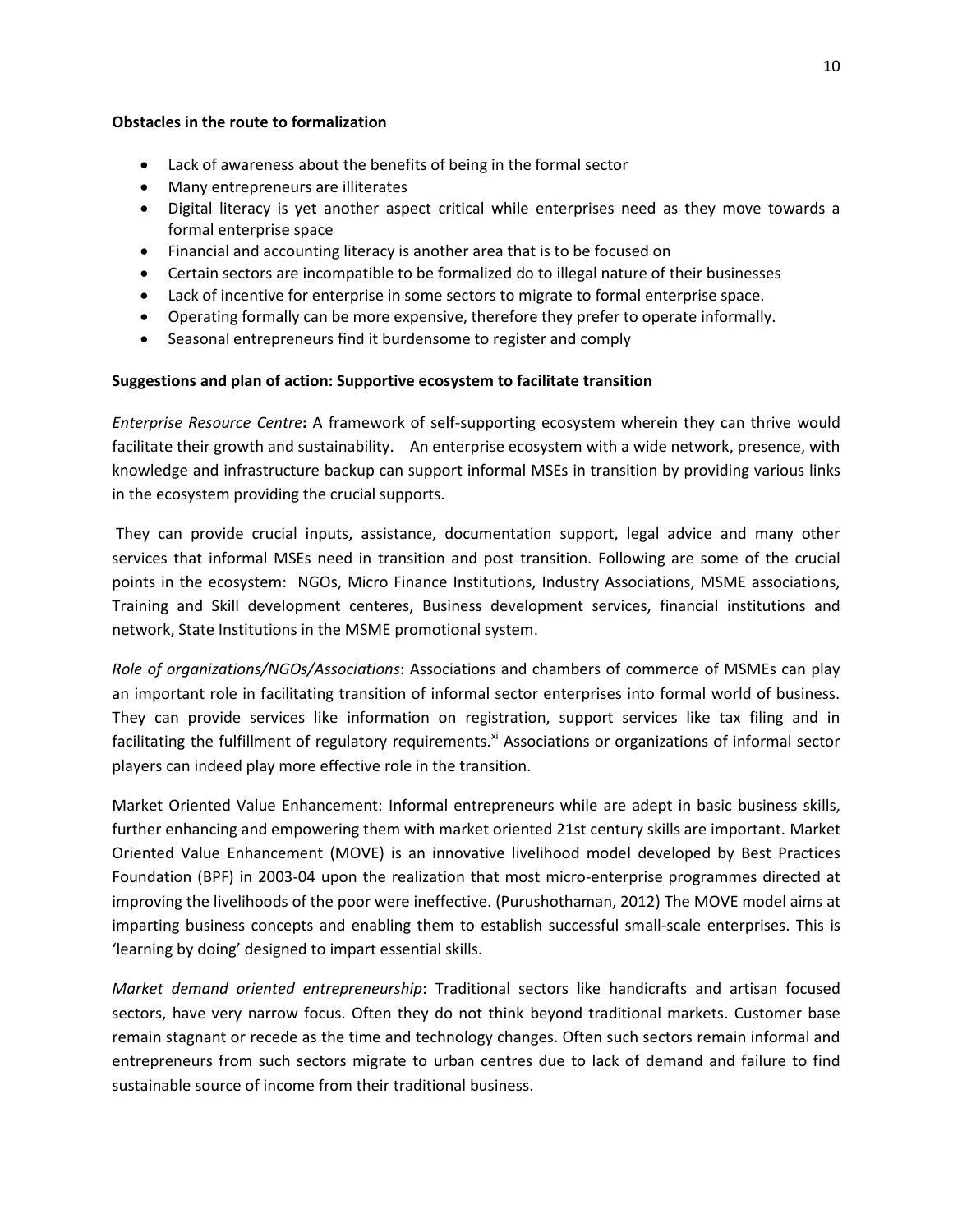*Post loan mentoring support system:* With the Aadhar registration and MUDRA loans scheme and other finance schemes for SMEs access to fiancé has become easy. However, even after a loan is granted an entrepreneur need guidance. How to updgrade to new levels of business, regions, new products or technology and markets are all aspects where expert help come in. Post loan support is often limited. They should get continued mentoring throughout the lifecycle of an enterprise.

To conclude, the sector has a powerful presence of brilliant entrepreneurs, who can potentially contribute much more than what they do today in a formal enterprise space. India needs to tap the potential by way of formalization, modernization and empowerment.

#### **Notes**

l

i Sustainable development goal no 8 addresses this concern. SDG goals and ILO decent work for all agenda, ILO resolution on transition of informal enterprises into formal ones calls for creating an environment conducive for sustainability at all levels and areas in the life and operations of a business.

<sup>&</sup>lt;sup>ii</sup> The European Parliament is exploring the possibility of a legislative proposal on an effective traceability mechanism for goods produced through forced and child labour. The Parliament considers that forced labour and child labour need to be taken into account in international trade relations. This could pave the way for a complete ban on the importation into the EU of goods produced through modern forms of slavery or forced labour, especially forced work of vulnerable groups extorted in violation of basic human rights standards.

III According to Article 24 of the Constitution, no child (below 14 years) should be employed in any factory, mine or any hazardous employment. Article 21A of the Constitution also declares that all States should provide free and compulsory education to children between 6 and 14 years of age.

 $\mu$  Waste workers, cycle rickshaw pullers in many of the cities live poor condition in the urban areas, slums and colonies with no sanitation facility.

 $\rm{v}$  Companies are increasingly concerned with child labour in their supply chains. They view it as inconsistent with company values, a threat to their image and ability to recruit and retain top employees, as well as to the sustainability of their supply chain. Child labourers can be found in all stages of supply chains, including in agriculture, manufacturing and retail.The Social Dialogue Section of ILO-IPEC supports businesses' efforts to reduce child labour and to increase compliance with the ILO's child labour standards: Convention No. 138 on Minimum Age and Convention No. 182 on Worst Forms of Child Labour.

v<sup>i</sup> Sustainability principles are company's commitment to its stakeholders to conduct business in an economically, socially and environmentally sustainable manner that is transparent and ethical.

vii India Pottery Industry, https://business.mapsofindia.com/india-industry/pottery.html

viii Harpreet Ahluwalia is an entrepreneur and founder of Earthern Creations, Noida. Her work is focused among potters from across India.

 $\frac{1}{2}$  A 2012 study on Rickshaw pullers says in India as on 2011-12 there were around 10 million Rickshaw pullers (Bose, 2012)As of end 2018, the figure stands at 15 million or more according Vignesh Jha of FoRPA, (a representative body of Rickshaw pullers), with presence throughout India there are no exact estimation of their number but it could be anywhere between 15 to 25 million.

x Snake charming is illegal as per the Wild Life Protection Act 1972. The use of wild animals is prohibited under this Act.

<sup>&</sup>lt;sup>xi</sup> MSME associations as well as chambers of commerce operate for the promotion of their member's interest and incurring of additional costs may not often get approval from the members or their boards.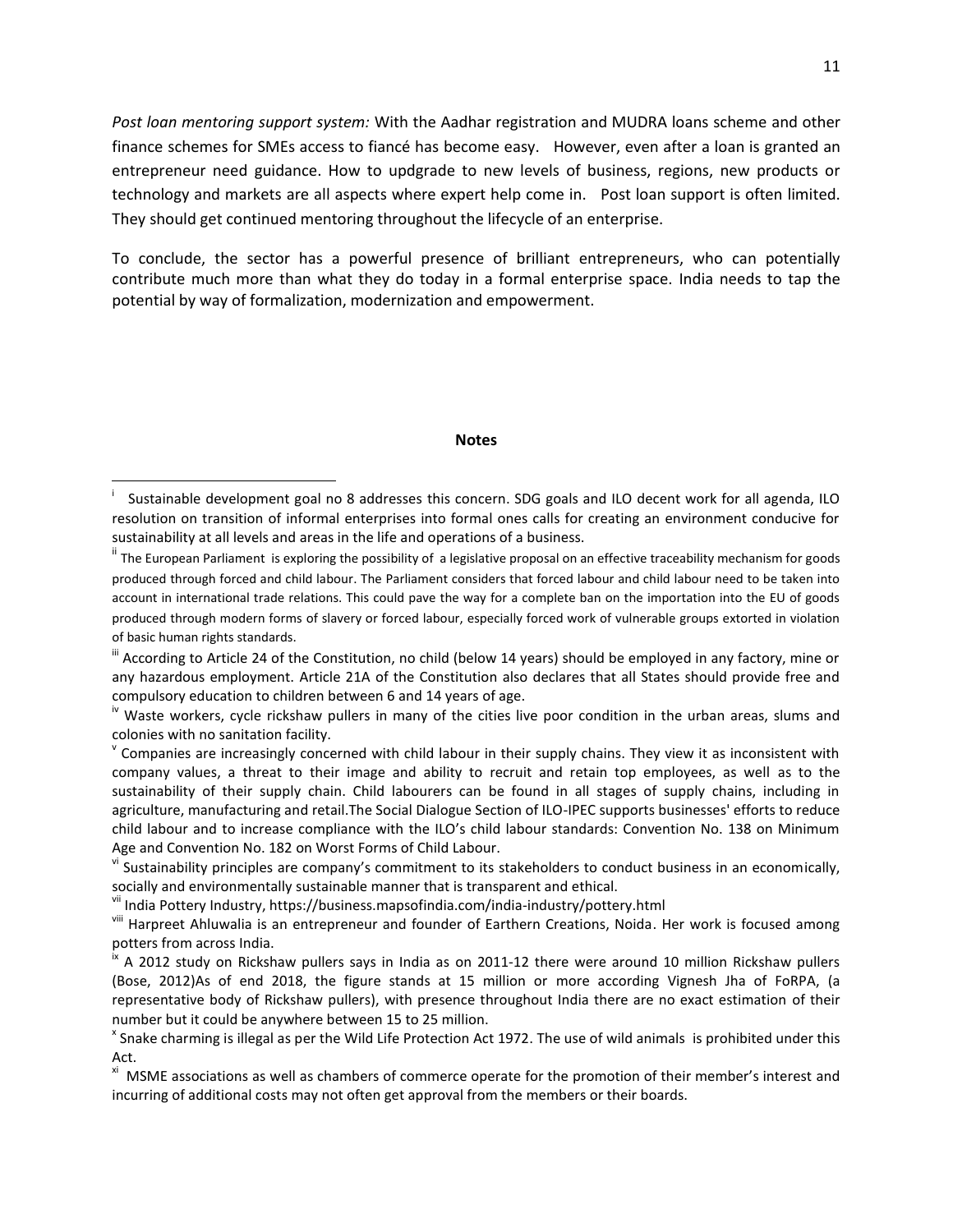#### **Literature**

l

- Abdul-Jabbar, J. P. (2008). Small and Medium-Sized Enterprises and Tax Compliance Burden in Malaysia: Issues and Challenges for Tax Administration. *Small Enterprise Research, Volume 16, No.1*, 47- 60.
- Awasthi, R. (2011, April). *MSME Taxation and State Building.* Retrieved October 31, 2018, from imf.org: https://www.imf.org/external/np/seminars/eng/2011/revenue/pdf/awasthi.pdf
- Awasthi, R. (n.d.). *MSME Tax Simplification: Can it tackle informality?* Retrieved from oecd.org: http://www.oecd.org/ctp/tax-global/5.6.Awasthi-ENG.pdf
- Bahar Dutt, R. K. (2005). Retrieved from http://www.academia.edu/5119677/From\_charmers\_to\_educators\_Using\_indigenous\_knowled ge for conservation education: http://www.academia.edu/5119677/From\_charmers\_to\_educators\_Using\_indigenous\_knowled ge\_for\_conservation\_education
- Bose, M. (2012). *Financial Inclusion and Livlihood Promotion of Rickshaw Pullers in India.* Delhi: Solution Exchange.
- EC. (2013). *Trade and Worst Forms of Child Labour, SWD(2013) 173 final.* Brussels: European Commission.
- Economic Survey. (2015-16). *Structural Changes in India's labour.* New Delhi: Ministry of Finance.
- EU Parliament . (2018, December). Retrieved January 2, 2018, from BAN ON IMPORT OF GOODS PRODUCED USING MODERN FORMS OF SLAVERY AND FORCED LABOUR, INCLUDING THAT OF CHILDREN: http://www.europarl.europa.eu/legislative-train/theme-europe-as-a-strongerglobal-actor/file-ban-on-import-of-goods-produced-using-modern-forms-of-slavery
- European Commission . (2007). *Simplified tax compliance and procedures for SMEs.* European Commission, Directorate-General for Enterprise and Industry.
- Gunjan, R. K. (2018, January 18). *Economic Survey for the First Time Estimates Size of Formal and Informal Sector in India*. Retrieved from News 18: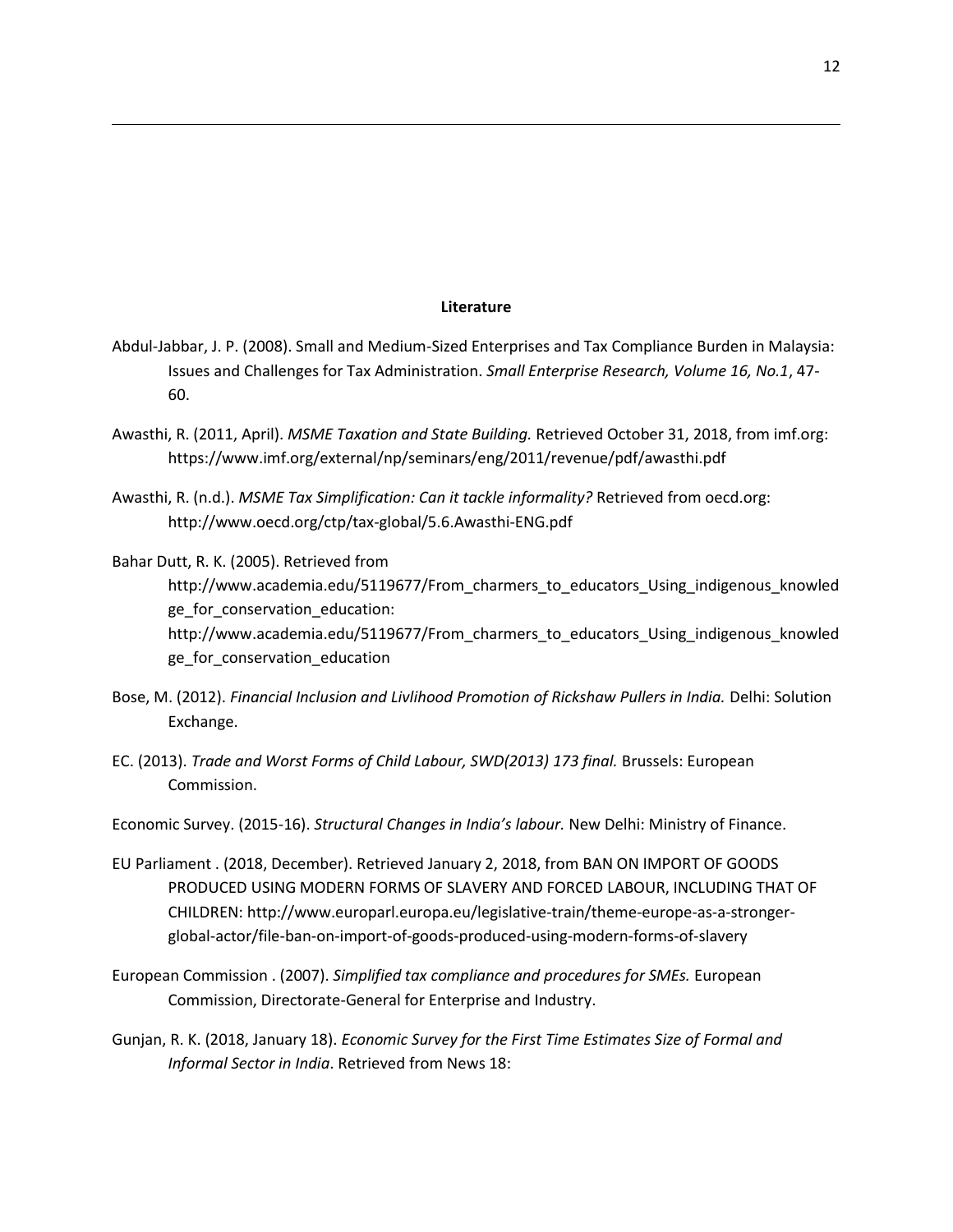https://www.news18.com/news/business/economic-survey-for-the-first-time-estimates-size-offormal-and-informal-sector-in-india-1645105.html

- ILO. (1993). *Resolution concerning statistics of employment in the informal sector,(The Fifteenth International Conference of Labour Statisticians,)*. ILO.
- ILO. (2007). *Eliminating Child Labour: Guide for Employers.* Geneva: ILO.

l

- ILO. (2013). *Transitioning from the informal to the formal economy.* Geneva: ILO.
- ILO. (2015, June 23). *Ways out of informality: How a new ILO standard tackles the informal economy trap*. Retrieved October 30, 2018, from ilo.org: https://www.ilo.org/global/about-theilo/newsroom/news/WCMS\_377771/lang--en/index.htm
- ILO. (2017). *Enterprise Formalization.* Geneva: ILO, SME Unit of the ENTERPRISES Development.
- ILO. (2018). *Women and Men in the informal econmy: a stastical picture( 3rd Edition).* Geneva: ILO.
- ILO. (2018). *Women and men in the informal economy: A statistical picture. Third edition.* Geneva: ILO.
- ILO, R No 204. (2015, Jule 12). Transition from the Informal to the Formal Economy Recommendation, 2015 (No. 204). *Recommendation concerning the transition from the informal to the formal economy, 104th ILC session*. Geneva 104 ILC: https://www.ilo.org/wcmsp5/groups/public/-- ed\_norm/---relconf/documents/meetingdocument/wcms\_377774.pdf.
- Irmgard Nübler, C. H. (2009). *Understanding informal apprenticeship –Findings from empirical research in Tanzania .* Geneva: ILO.
- K.V Kammath Committee. (2015, February). *Report of the Committee set up to examine the financial architecture of the MSME sector.* Retrieved from Ministry of MSME: https://msme.gov.in/sites/default/files/2015\_02\_MSME\_Committee\_report\_Feb\_2015.pdf
- Koshy, P. (2012, August 31). Retrieved December 27, 2018, from Educational Opportunities for MSME Workers: https://www.boloji.com/articles/12741/educational-opportunities-for-msme-workers
- Koshy, P. (2018). Indian MSMEs in Transition. *ERENET Profile*, 3-4.
- Koshy, P. a. (2007). Micro, Small And Medium Enterprises: A Tool In The Fight Against Poverty,. *Paper at National Seminar on Human Development Issues: Capacity Development in Indian States, Strengthening State Plans for Human Development, Planning Commission, United Nations Development Programme (UNDP) and Indira Gandhi Institute of Development Rese.* Mumbai.

MSME Ministry . (2017, January 10). Revised notification of Udyog Aadhaar Memorandum . New Delhi.

MSME Minstry. (2015, September 18). Gazzette notification, 2576(E). New Delhi.